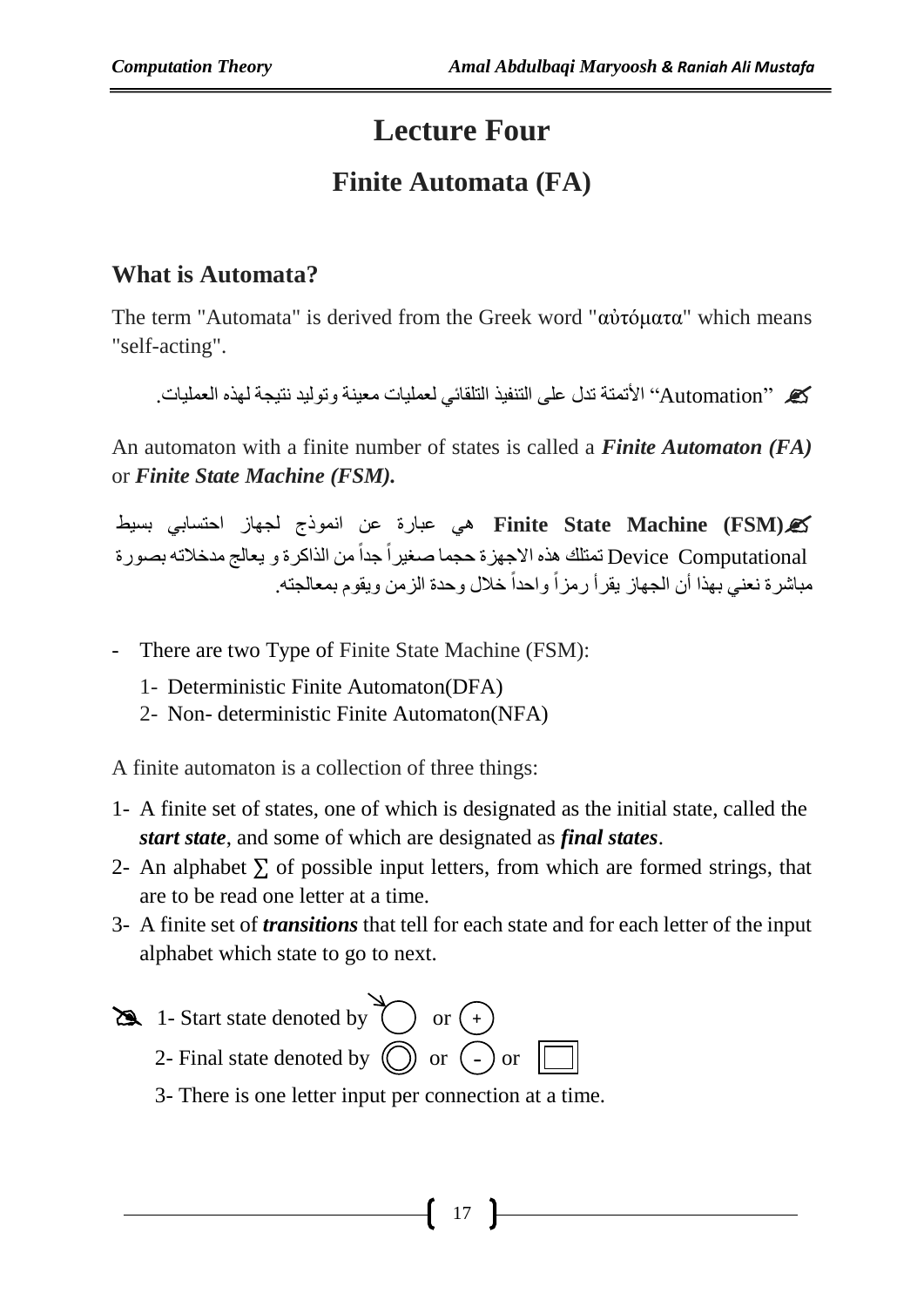*Example:* Draw Finite Automata (FA) transition diagram and transition table for the following Regular Expressions (RE). 1- aa



Transition diagram

#### Transition Table

| a   |
|-----|
|     |
| 12. |
|     |

2- baba



3- 
$$
(a + b)(a + b)^* \equiv (a + b)^+
$$



### 4-  $(a + b)^*$  (aa + bb)  $(a + b)^*$



Transition Table

|                | a       | b       |
|----------------|---------|---------|
| 0              |         | $\{1\}$ |
|                | ${2}$   |         |
| $\overline{2}$ |         | ${3}$   |
| 3              | $\{4\}$ |         |
|                |         |         |

Transition Table

| a | b |
|---|---|
|   |   |
|   |   |

| <b>Transition Table</b> |  |
|-------------------------|--|
|-------------------------|--|

|   | a          | h          |
|---|------------|------------|
|   | $\{1, 2\}$ | $\{1, 3\}$ |
|   | $\{4\}$    |            |
| 3 |            | ${4}$      |
|   | $\Delta$ ! | $\vert$ 4  |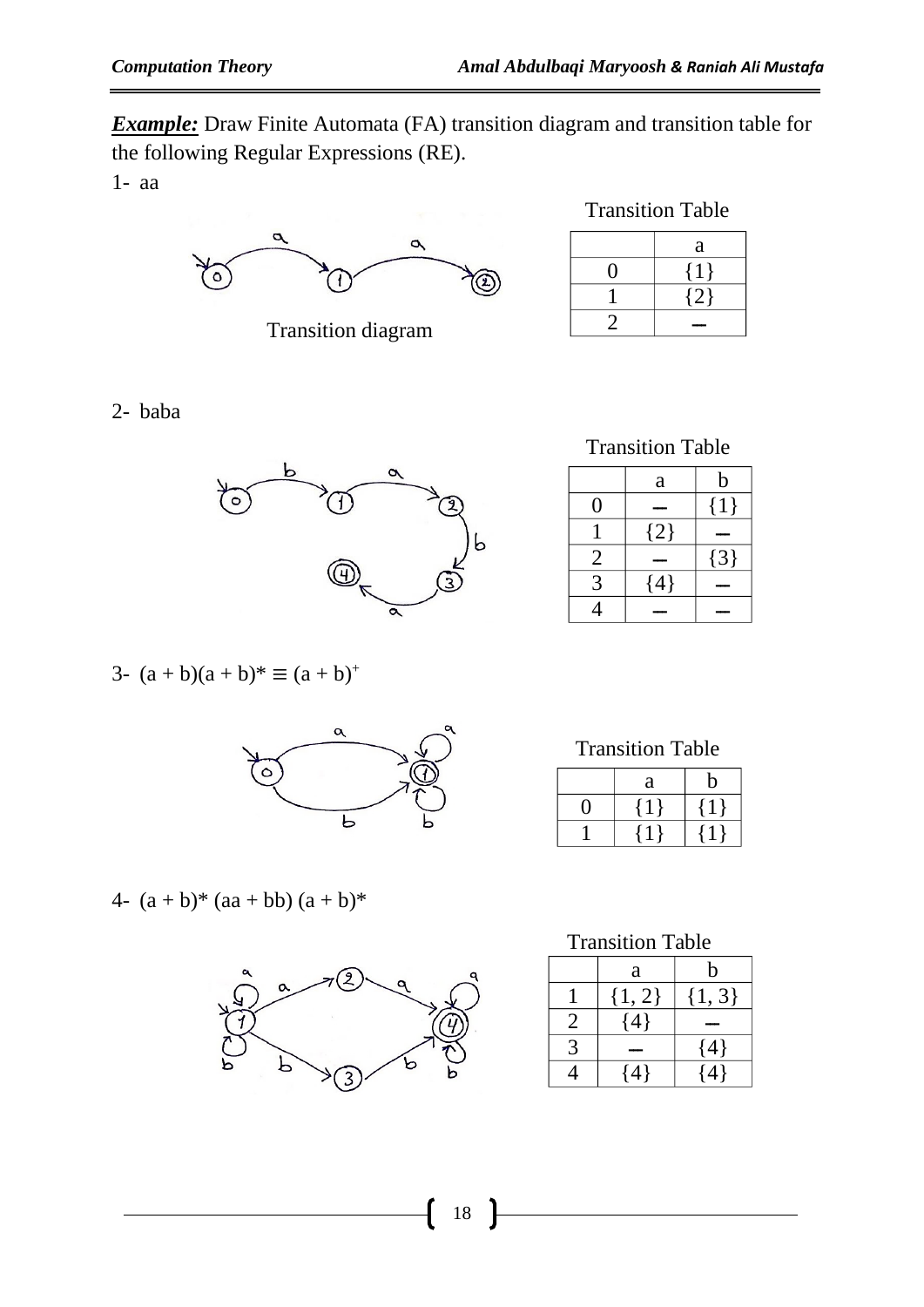5-  $(a + b)^*$ 



6- aa\*



7-  $(a + b)*a$ 



Transition Table

| а |  |
|---|--|
|   |  |

Transition Table

| a |
|---|
|   |
|   |

Transition Table

| a            | n  |
|--------------|----|
| $\mathbb{Z}$ | 21 |
|              |    |

8- {a is even number}



Transition Table

| a            | b |
|--------------|---|
| $\mathbb{Z}$ |   |
|              |   |

9- {a is odd number}



Transition Table

|   | a                   | b       |
|---|---------------------|---------|
| S | $\{ {\rm F} \}$     | $\{S\}$ |
| C | $\langle S \rangle$ | (F)     |